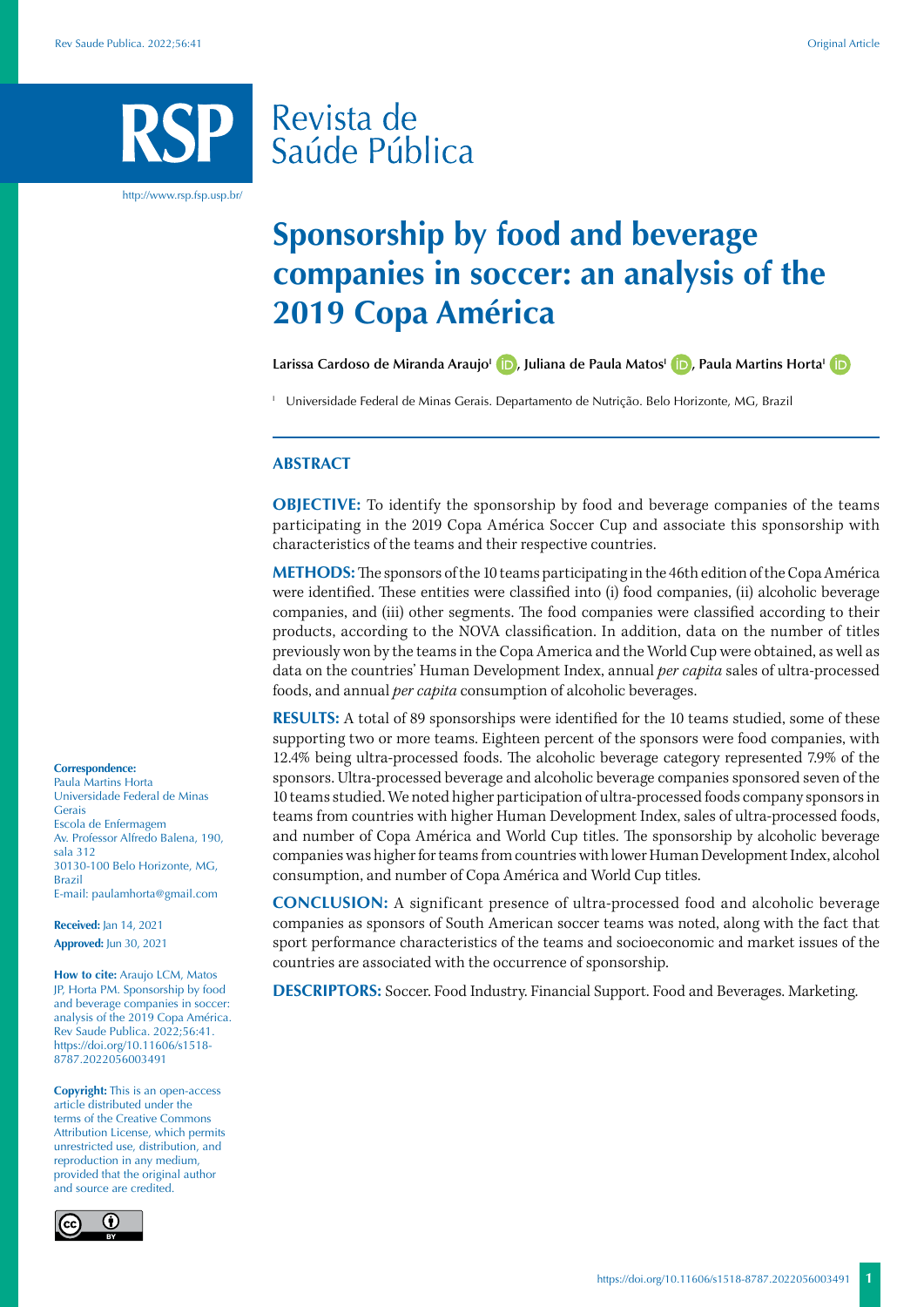# **INTRODUCTION**

In Latin America and the Caribbean, one in four adults are obese and chronic non-communicable diseases are responsible for three out of every four deaths<sup>1</sup>. In parallel, sales of ultra-processed foods (UPF) have grown in all countries of this region<sup>2</sup>, and the average annual *per capita* consumption of alcohol in the continent is the second highest in the world<sup>3</sup>. This epidemiological scenario is favored by the marketing of UPFs and alcoholic beverages, promoted, among others, by the sponsorship of sports organizations<sup>4</sup>. .

Sponsorship by UPF and alcoholic beverage companies in the sports scene has been described in Brazil<sup>5</sup>, Argentina<sup>6</sup>, the United States<sup>7</sup>, New Zealand<sup>8</sup>, Australia<sup>9</sup>, and in European countries<sup>10</sup>. These companies use sponsorship as a way to expose their brands, printed on uniforms, banners, and scoreboards on the field during a game, for product licensing and naming rights, and to promote advertisements during television broadcasts, etc.<sup>4,11</sup>

Sports sponsorship is a recurrent and attractive practice for sponsoring companies, which achieve greater recognition of their brands by the fan public and thus influence the consumers' buying decision<sup>12</sup>. This practice is also interesting for federations and sports clubs, which increase their revenues and gain more visibility<sup>s</sup>. However, from a public health point of view, sports sponsorship by UPF and alcoholic beverage companies is seen as critical, since it is a violation of the human right to adequate food and promotes health externalities<sup>4</sup>. .

It is important to pay special attention to the abusive character of this practice when directed to children and adolescents, due to the greater vulnerability of this public to recognize the commercial appeal of sponsorship. Thus, the effects of exposure of children and adolescents to sports marketing by UPF and alcoholic beverage companies is more pronounced, putting them at greater risk of consuming these products<sup>13,14</sup>. As a way to reduce this commercial practice and aiming to ensure the fulfillment of the human right to adequate food, the regulation of sports marketing is pointed out as a dimension to be worked on<sup>15</sup>.

In Latin America and the Caribbean, especially for countries in the Southern region where sports competitions are frequent, understanding how commercial partnerships between sponsoring companies and sporting organizations take place is an important step in designing actions to restrict food and beverage marketing and to reduce consumption of UPFs and alcoholic beverages on the continent.

This study aims to advance this field of knowledge by identifying the profile of companies in the food and beverage industry that sponsor the teams participating in the 2019 Copa América, the world's oldest national soccer tournament and the largest competition among national teams in South America<sup>16</sup>, as well as associating the occurrence of this sponsorship with characteristics of the teams and their respective countries.

### **METHODS**

Exploratory study of sponsors of the 10 South American teams participating in the 46th edition of the Copa America Soccer Cup in 2019, listed below in alphabetical order: Argentina, Bolivia, Brazil, Chile, Colombia, Ecuador, Paraguay, Peru, Uruguay, and Venezuela.

The official sponsors were identified on the official websites of the soccer teams in August 2019 under the terminologies of official sponsors, partners, supporters, collaborators or suppliers. These entities were further classified into (i) food companies (food brands and food establishment) (ii) alcoholic beverages and (iii) other segments (consumer goods, communication and finance).

The food company category was sub-classified according to the food profile most predominantly offered<sup>5</sup>. For this the NOVA<sup>17</sup> classification was used, which considers nature,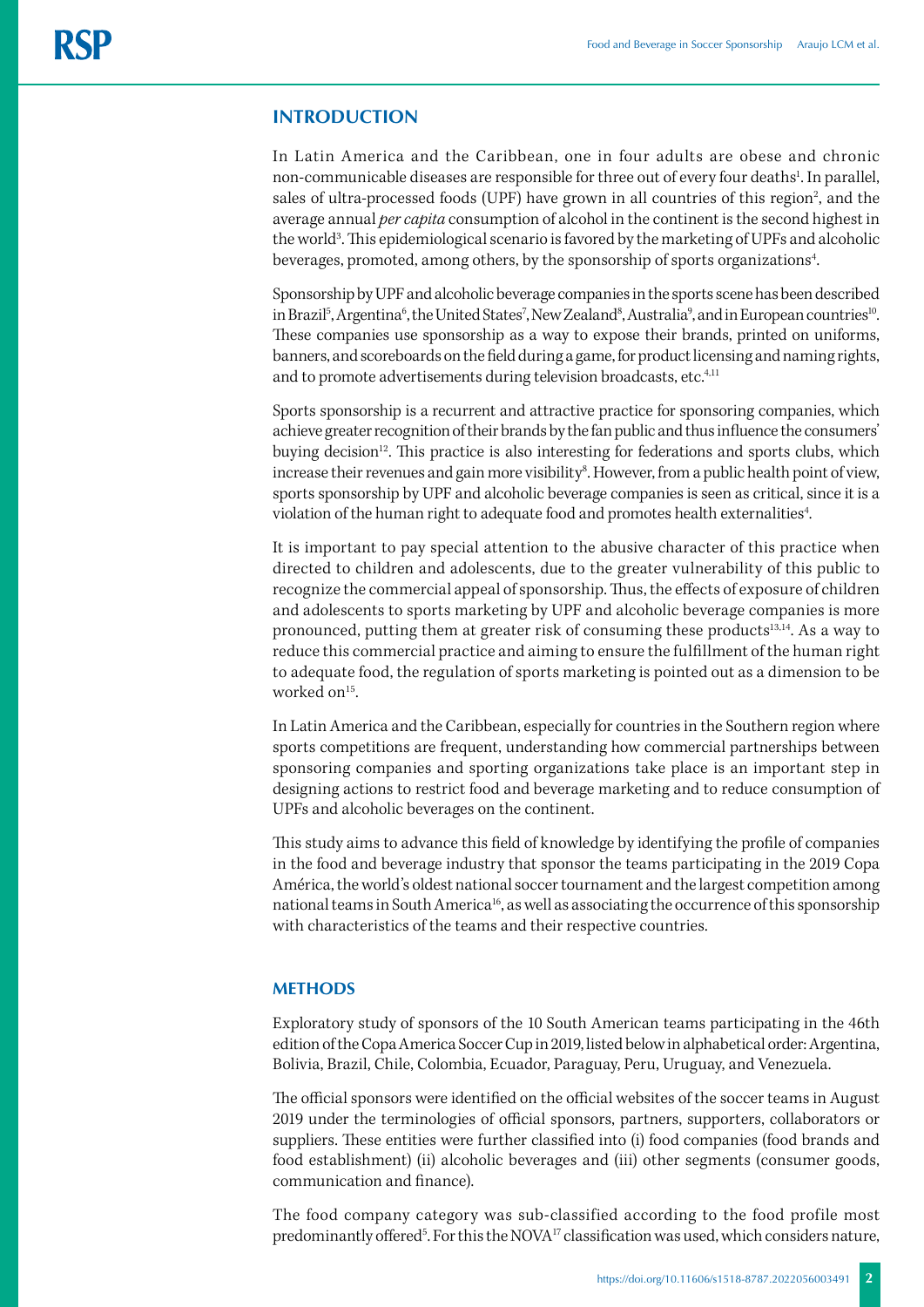extent, purpose, and degree of industrial processing of food. Thus, the foods were identified as: fresh, minimally processed, and ultra-processed (UPF). UPFs were further sub-classified into: ultra-processed beverages and other UPFs. No brands of culinary ingredients or processed products were identified among the companies sponsoring the teams.

The sponsorship data were associated with the characteristics of the teams and their respective countries, including: (i) number of titles won in previous editions of Copa América and World Cup, according to information obtained from the official website of Copa América and in websites of journalistic soccer content (ii) Human Development Index  $(HDI)^{18}$ ; (iii) annual *per capita* sales of UPF (kg)<sup>2</sup>; and (iv) annual *per capita* consumption of alcoholic beverages (L of pure ethanol)<sup>3</sup>. .

The data analysis included the description, in absolute and relative frequency, of the sponsoring companies, according to product subcategories, and of the variables that characterize the teams/countries (stratified in medians). Pearson's correlation test was applied to assess correlation between the characteristics of the teams and the percentage of sponsorship by food and UPF-specific companies at the 5% significance level (p < 0.05). The data were tabulated in Excel and analyzed in Stata software version 12.0.

# **RESULTS**

A total of 89 sponsorships were identified for the 10 teams studied, some of them sharing the same sponsor;  $18.0\%$  (n = 16) were from food companies, with  $3.4\%$  (n = 3) from fresh or minimally processed foods and  $2.2\%$  (n = 2) from food establishments. UPF firms were most prevalent in the food segment  $(n = 11; 12.4\%)$ , with the ultra-processed beverage category ( $n = 10$ ; 11.2%) standing out. The alcoholic beverage category accounted for 7.9%  $(n = 7)$  of the sponsorships, and other sponsorship segments were noted in 74.2%  $(n = 66)$ of the sample.

The teams from Uruguay, Peru, and Argentina had the highest participation of sponsoring food companies:  $33.3\%$  (n = 3),  $28.6\%$  (n = 2), and  $26.3\%$  (n = 5), respectively. Ecuador stood out as the team with the highest percentage of sponsorship by alcoholic beverage companies  $(n = 1; 25.0\%)$  (Table 1).

**Table 1.** Sponsorship characteristics, title history, ultra-processed food market, alcohol consumption, and socioeconomic development of the teams' countries. Copa América, 2019.

|                          |                                 | Sponsoring company - $n$ (%) |                                      |              | National team titles - n       |                     | <b>General characteristics of the countries</b> |                          |                                                                     |
|--------------------------|---------------------------------|------------------------------|--------------------------------------|--------------|--------------------------------|---------------------|-------------------------------------------------|--------------------------|---------------------------------------------------------------------|
| <b>National</b><br>teams | <b>Sponsorship</b><br>$- n (%)$ | <b>Food</b> <sup>a</sup>     | <b>Alcoholic</b><br><b>beverages</b> | <b>Other</b> | Copa<br><b>América</b><br>2019 | <b>World</b><br>Cup | <b>HDI</b>                                      | $UPF$ sale <sup>b</sup>  | <b>Consumption</b><br>of alcoholic<br><b>beverages</b> <sup>c</sup> |
| Argentina                | 19 (21.4)                       | 5(26.3)                      | 1(5.3)                               | 13(68.4)     | 14                             | 2                   | 0.83                                            | 185.0                    | 9.8                                                                 |
| Brazil                   | 14(15.7)                        | 2(14.3)                      | 0(0.0)                               | 12(85.7)     | 9                              | 5                   | 0.76                                            | 112.9                    | 7.8                                                                 |
| Paraguay                 | 13(14.6)                        | 2(15.4)                      | 1(7.7)                               | 10(76.9)     | $\overline{2}$                 | $\overline{0}$      | 0.72                                            | $\overline{\phantom{a}}$ | 7.2                                                                 |
| Colombia                 | 11(12.4)                        | 1(9.1)                       | 1(9.1)                               | 9(81.8)      |                                | $\overline{0}$      | 0.76                                            | 90.2                     | 5.8                                                                 |
| Uruguay                  | 9(10.1)                         | 3(33.3)                      | 1(11.1)                              | 5(55.6)      | 15                             | $\overline{2}$      | 0.81                                            | 149.5                    | 10.8                                                                |
| <b>Bolivia</b>           | 7(7.9)                          | 1(14.3)                      | 1(14.3)                              | 5(71.4)      | $\mathbf{1}$                   | $\overline{0}$      | 0.70                                            | 102.5                    | 5.5                                                                 |
| Peru                     | 7(7.9)                          | 2(28.6)                      | 1(14.3)                              | 4(57.1)      | $\overline{2}$                 | $\overline{0}$      | 0.76                                            | 83.2                     | 6.3                                                                 |
| Chile                    | 4(4.5)                          | 0(0.0)                       | 0(0.0)                               | 4(100.0)     | 2                              | $\overline{0}$      | 0.85                                            | 201.9                    | 9.3                                                                 |
| Ecuador                  | 4(4.49)                         | 0(0.0)                       | 1(25.0)                              | 3(75.0)      | $\theta$                       | $\overline{0}$      | 0.76                                            | 88.0                     | 4.4                                                                 |
| Venezuela                | 1(1.1)                          | 0(0.0)                       | 0(0.0)                               | 1(100.0)     | $\boldsymbol{0}$               | $\overline{0}$      | 0.76                                            | $\overline{\phantom{a}}$ | 5.6                                                                 |
| <b>Total</b>             | 89                              | 16                           | 7                                    | 66           |                                |                     | $\blacksquare$                                  |                          |                                                                     |

HDI: Human Development Index; UPF: ultra-processed foods.

<sup>a</sup> We chose not to break down the category of sponsorship by food companies in order to obtain a general characterization of the sponsor profile of this segment by selection, besides the low participation of the categories of fresh and minimally processed foods and food establishment.

<sup>b</sup> Annual *per capita* sales of ultra-processed foods in kilograms.<br><sup>c</sup> Annual *per capita* consumption of alcoholic beverages in liters of pure ethanol.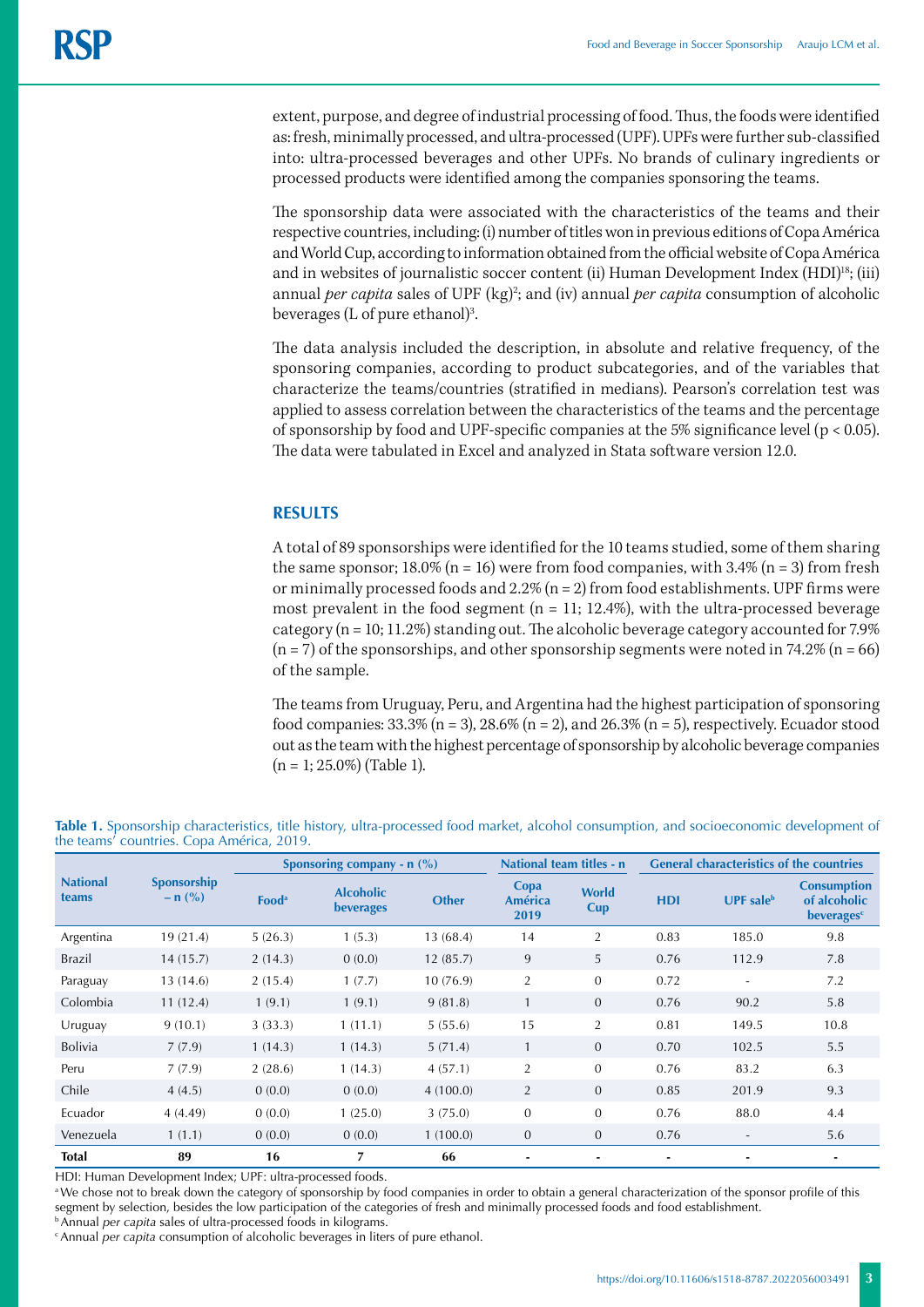Ultra-processed beverage and alcoholic beverage companies sponsored seven of the 10 teams studied. For this first category, Coca-Cola was the company that sponsored the most teams: five out of the 10 studied. As for alcoholic beverages, the beer segment was the most prevalent, sponsoring six of the 10 teams studied (Table 2).

|                                          |                                            | <b>Sponsored national teams</b>                |                |  |  |  |
|------------------------------------------|--------------------------------------------|------------------------------------------------|----------------|--|--|--|
| <b>Sponsors</b>                          | <b>Company segment</b>                     | <b>Identification</b>                          | $\mathbf n$    |  |  |  |
| Unprocessed or minimally processed foods |                                            |                                                |                |  |  |  |
| Bonaqua                                  | Mineral water                              | Argentina                                      | $\mathbf{1}$   |  |  |  |
| Pechugon                                 | Frozen poultry                             | Paraguay                                       | 1              |  |  |  |
| Lavaggi                                  | Pasta                                      | Peru                                           | $\mathbf{1}$   |  |  |  |
|                                          | Ultra-processed foods                      |                                                |                |  |  |  |
| Ultra-processed beverages                |                                            |                                                |                |  |  |  |
| Coca-Cola                                | Soda                                       | Argentina, Bolivia, Paraguay,<br>Peru, Uruguay | 5              |  |  |  |
| Powerade                                 | Isotonic drink                             | Argentina, Uruguay                             | $\overline{2}$ |  |  |  |
| Três Corações                            | Powder for preparing<br>caffeinated drinks | <b>Brazil</b>                                  | 1              |  |  |  |
| Guaraná Antárctica                       | Soda                                       | <b>Brazil</b>                                  | $\mathbf{1}$   |  |  |  |
| Colombiana                               | Soda                                       | Colombia                                       | 1              |  |  |  |
| Other ultra-processed                    |                                            |                                                |                |  |  |  |
| Fargo                                    | <b>Bakery products</b>                     | Argentina                                      | 1              |  |  |  |
|                                          | Food establishment                         |                                                |                |  |  |  |
| Mostaza                                  | Fast-food                                  | Argentina                                      | 1              |  |  |  |
| Ta-Ta Supermercados                      | Supermarket                                | Uruguay                                        | $\mathbf{1}$   |  |  |  |
| Alcoholic beverages                      |                                            |                                                |                |  |  |  |
| Pilsen                                   | Beer                                       | Paraguay, Uruguay                              | 2              |  |  |  |
| Toro                                     | Wine                                       | Argentina                                      | 1              |  |  |  |
| Paceña                                   | Beer                                       | <b>Bolivia</b>                                 | 1              |  |  |  |
| Aguila                                   | Beer                                       | Colombia                                       | 1              |  |  |  |
| Cerveza Pilsener                         | Beer                                       | Ecuador                                        | 1              |  |  |  |
| Cristal                                  | Beer                                       | Peru                                           | 1              |  |  |  |

**Table 2.** Description of the food and alcoholic beverage companies sponsoring the teams. Copa América, 2019.

**Table 3.** Characteristics of teams and countries, according to sponsorship by food companies. Copa América, 2019.

| <b>Features</b>                     | Sponsorship by food | Sponsorship by type of food company (%) |            |  |
|-------------------------------------|---------------------|-----------------------------------------|------------|--|
|                                     | companies (%)       | <b>Fresh or MP</b>                      | <b>UPF</b> |  |
| HDI                                 |                     |                                         |            |  |
| Median 1 (0.70–0.75)                | 11.7                | 4.4                                     | 7.3        |  |
| Median 2 (0.76-0.85)                | 16.6                | 1.1                                     | 12.3       |  |
| Annual per capita sales of UPF (Kg) |                     |                                         |            |  |
| Median 1 (83.2–102.5)               | 10.4                | 2.9                                     | 7.5        |  |
| Median 2 (112.9–201.9)              | 18.5                | 1.3                                     | 13.1       |  |
| Copa América Titles                 |                     |                                         |            |  |
| Median $1(0-2)$                     | 9.6                 | 3.1                                     | 6.5        |  |
| Median 2 (9-15)                     | 24.6                | 1.8                                     | 17.4       |  |
| World Cup Titles                    |                     |                                         |            |  |
| Median $1(0)$                       | 9.6                 | 3.1                                     | 6.5        |  |
| Median $2(2-5)$                     | 24.6                | 1.8                                     | 17.4       |  |

HDI: Human Development Index; UPF: ultra-processed foods. MP: minimally processed foods.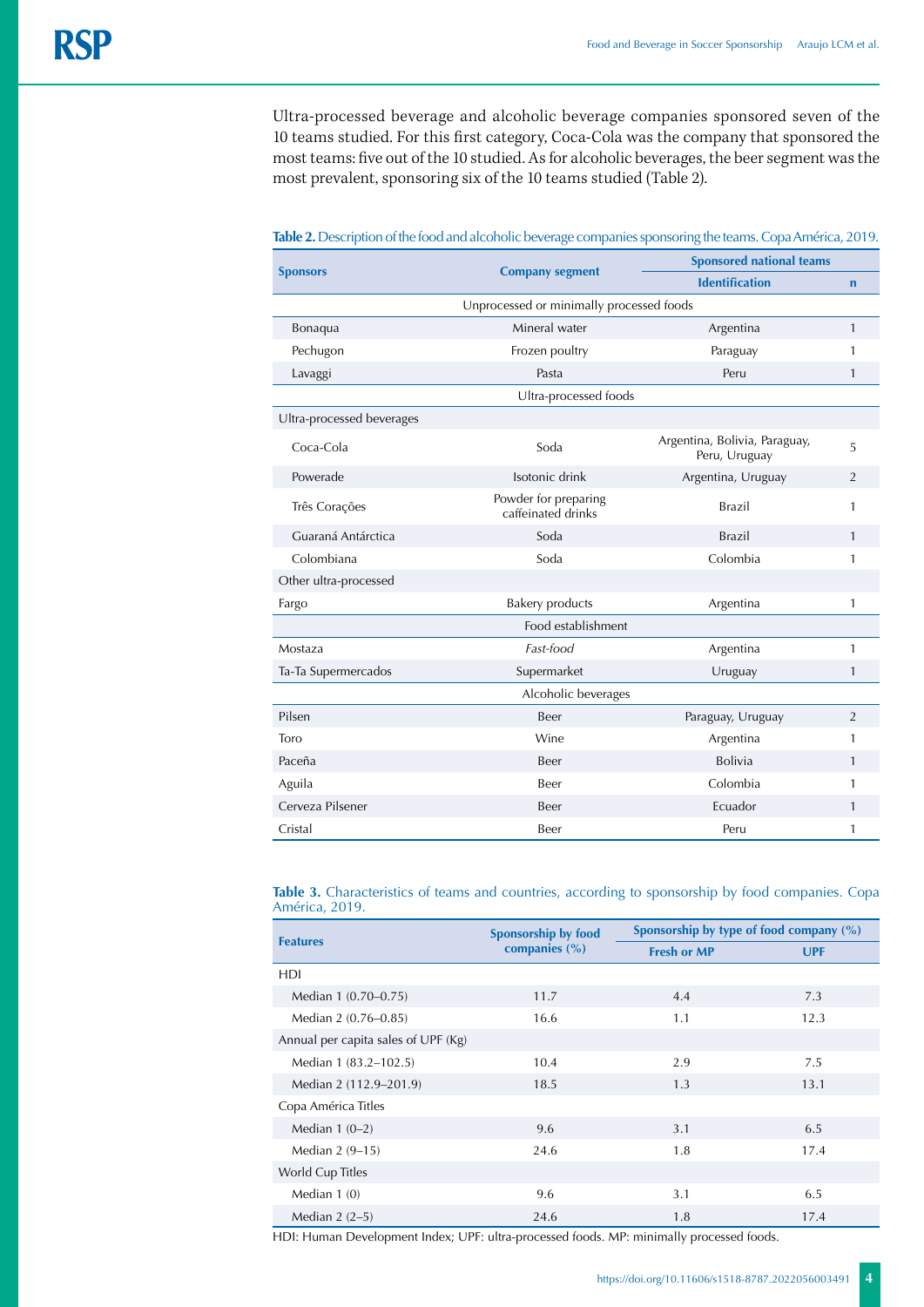We noticed a higher participation of sponsoring food companies, especially UPF, in teams from countries with higher HDI, UPF sales, and number of World Cup (Table 3) and Copa America (Table 3 and Figure) titles. The sponsorship by alcoholic beverage companies was higher for teams from countries with lower HDI, alcohol consumption, and number of Copa América and World Cup titles (Table 4).





(b) Correlation between the number of America's Cup titles and the percentage of sponsors of ultra-processed foods.  $r 0.74 (p = 0.01)$ 



**Figure.** Relationship between the percentage of food company sponsorships and Copa América titles, 2019.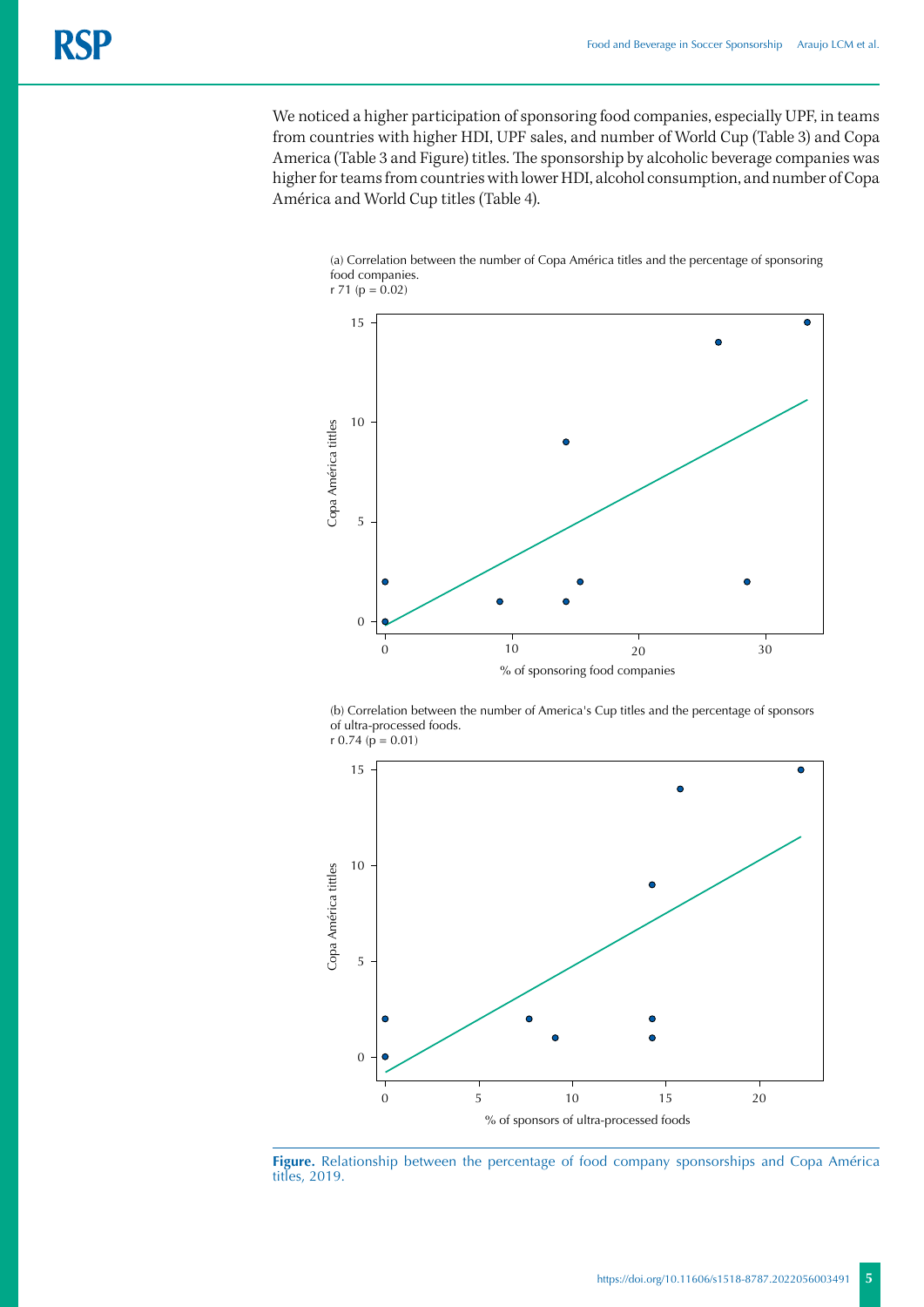**Table 4.** Characteristics of teams and countries, according to sponsorship by alcoholic beverage companies. Copa América, 2019.

| <b>Features</b>                                                          | Sponsorship by alcoholic<br>beverage companies (%) |
|--------------------------------------------------------------------------|----------------------------------------------------|
| <b>HDI</b>                                                               |                                                    |
| Median 1 (0.70-0.75)                                                     | 12.3                                               |
| Median 2 (0.76-0.85)                                                     | 5.1                                                |
| Annual per capita consumption of alcoholic beverages (L of pure ethanol) |                                                    |
| Median 1 (4,4–6,3)                                                       | 12.5                                               |
| Median 2 (7,2-10,8)                                                      | 4.8                                                |
| Copa América Titles                                                      |                                                    |
| Median $1(0-2)$                                                          | 10.1                                               |
| Median 2 (9-15)                                                          | 5.5                                                |
| World Cup Titles                                                         |                                                    |
| Median $1(0)$                                                            | 10.1                                               |
| Median $2(2-5)$                                                          | 5.5                                                |

HDI: Human Development Index.

### **DISCUSSION**

This study reveals the high participation of food and alcoholic beverage companies in sports sponsorships of the teams participating in the 2019 Copa América Soccer Cup and signals characteristics associated with this practice. In this sense, we noticed a higher participation of sponsorship by UPF companies among teams with better sports performance history and from countries with higher socioeconomic development and higher participation in the ultra-processed food market. On the other hand, support from alcoholic beverage companies was higher among teams with a lower sports performance record and from countries with lower socioeconomic development and alcoholic beverage market share.

The high presence of UPF companies as sports sponsors has been documented in studies conducted in various parts of the world<sup>5-10</sup>. Among Latin American countries, in Brazil, food companies represent 13.5% of the total sponsorships of soccer clubs, with 9.4% being UPF companies<sup>5</sup>. In Argentina, the country's leading soft drink company sponsors children's sporting events and distributes its products to the public during the tournaments $6$ . In countries outside of Latin America, a recent systematic review showed that both children and adults are frequently exposed to marketing of unhealthy foods and beverages through sports sponsorship<sup>4</sup>. .

Among the ultra-processed beverage brands that sponsored the teams participating in Copa América 2019, Coca-Cola was the leader in the number of teams sponsored. This brand has a tradition in sports sponsorship, as it has also supported the Olympics since 19287 and the International Federation of Football Associations (FIFA) World Cup since 1978<sup>19</sup>. In these competitions, the brand invests large amounts of money in the sports clubs and in different marketing actions<sup>7</sup>. .

This study also reveals that the commercial partnership between sponsors and teams is not random, and teams from countries with higher UPF sales volume and better socioeconomic development are more often sponsored by ultra-processed food companies. Local market demand for UPF can justify these relationships. Argentina and Uruguay, for example, are countries with better socioeconomic development, with higher UPF2 sales *per capita*, and their national teams have the highest percentage of food sponsorships in South America. In this context, the strategic involvement of UPF companies in sports sponsorship is pointed out, in order to maintain their space in the local market, taking advantage of the context of favoritism and devotion to the sport to promote themselves.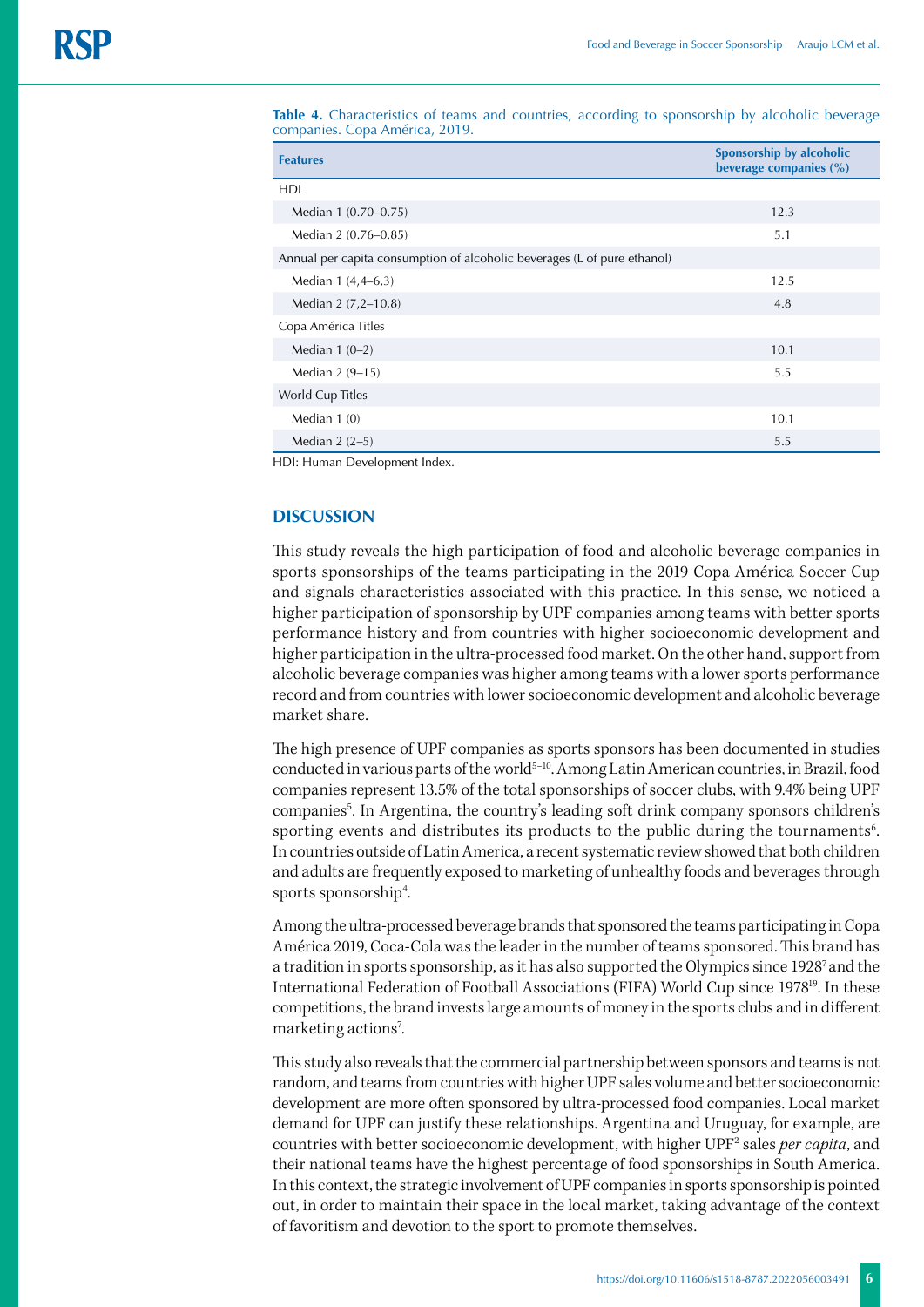Furthermore, it was found that the decision of UPF brands to sponsor teams also involves the history of winning competitions, which is directly related to the popularity of the team<sup>5</sup>. The national teams of Argentina, Uruguay, and Brazil have the longest history of winning championships in South America and are among the top 10 teams in the world in competition performance<sup>20</sup>. Thus, the sponsorship practiced by UPF companies in this context is also strategic, due to the broad brand visibility provided by these sports organizations compared to those of lower performance.

The study also shows the large participation of alcoholic beverage companies as sponsors of South American teams, especially for the beer segment. In contrast to sponsorship by UPF companies, alcoholic beverage companies are focused on teams from countries with lower socioeconomic development and lower *per capita* alcohol consumption. In fact, in the last decades, the alcohol industry has expanded in many low- and middleincome countries, mainly through its influence on local governments to minimize impacts and prevent the creation of policies to control and prevent its abusive consumption. Moreover, in these countries, large alcoholic beverage brands develop corporate social responsibility practices with the intention of camouflaging their externalities on the populations' health $21$ .

Thus, given the influence of sports sponsorship on the consumption of health-damaging products, regulation of this practice is necessary to reduce its impact on public health<sup>4</sup>. In terms of marketing of unhealthy foods, some of these countries, such as Peru, Brazil and Chile, have legislation that limits its targeting to children or that makes it mandatory to link a warning to the advertising piece about the risk of excessive consumption of unhealthy foods in different media. However, in none of the regulatory codes of these countries are there any restrictions on the association of unhealthy food companies with sports sponsorship<sup>22</sup>.

Regarding the marketing of alcoholic beverages, Argentina and Chile have laws that impose restrictions on the content of advertising messages directed at minors that encourage abusive consumption. However, there is also no restriction on the practice of sports sponsorship by these companies $^{23,24}$ . Brazil, on the other hand, has a more restrictive legislation compared to the previous countries, since it prohibits, in the advertising of these drinks, their association with Olympic or competition sports. Nevertheless, as far as sports sponsorship is concerned, there is a ban only on advertising beverages with an alcohol content above 13 degrees *Gay Lussac*; that is, beverages with lower alcohol content, such as beer and wine, are not regulated $25$ .

In this sense, it is necessary to increase the scope of these laws to limit the sponsorship of cultural and sporting events by unhealthy food and beverage companies, and to promote the replacement of these sponsors by companies with healthier product portfolios, minimizing the negative impacts of the former on the consumer public<sup>11</sup>. In parallel, the advancement of this agenda also involves limiting the benefits that companies achieve by executing sponsorship actions, discouraging this practice. In Brazil, for example, tax benefits were granted to sponsors of the 2016 Olympic Games<sup>26,27</sup>.

However, restrictions on the marketing of ultra-processed foods and alcoholic beverages face strong opposition from companies, which *lobby* in Congress and regulatory agencies to block the implementation of regulatory policies. They use as argument information about the economic importance of these sectors for the generation of jobs and for the Gross Domestic Product (GDP) of countries, without also presenting the costs of externalities and health impacts associated with the consumption of these products by the population<sup>28</sup>. In this sense, it is worth exemplifying the tobacco control agenda in Brazil, which, despite having presented advances, faced significant interference from the industry in regulatory actions, using the fallacy of the impact of national tobacco production as an opportunity for Brazil in foreign trade to try to influence political systems<sup>29</sup>.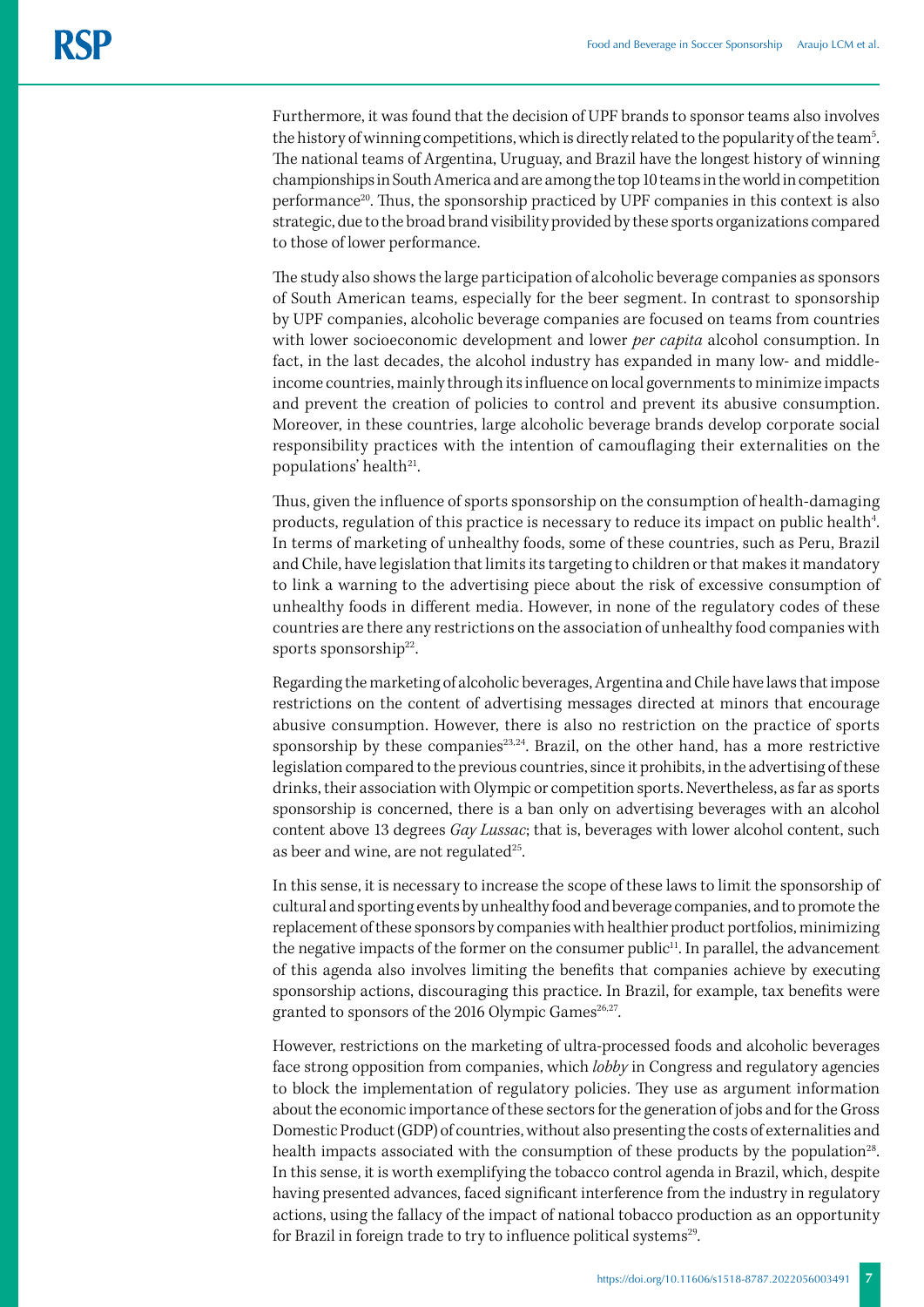Despite the novelty and the potential implications of the study results, some limitations are highlighted, such as: the exclusive analysis of the presence of the sponsors' logos on the teams' official websites, without evaluating other strategies, such as the sponsored contents of the teams' social media, for example. In addition, it was not possible to obtain other data about the teams, such as the amount received by each of the identified sponsors and the number of consumers reached by the sponsorship, characteristics that may also influence the practice of sponsorship. Nevertheless, the results obtained describe, for the first time, the sponsorship profile of food and beverage companies in South American soccer and the sport performance, socioeconomic, and market characteristics that potentially influence the companies' sponsorship decision.

## **REFERENCES**

- 1. [Organización de las Naciones Unidas para la Alimentación y la Agricultura](https://iris.paho.org/browse?value=Organizaci%C3%B3n de las Naciones Unidas para la Alimentaci%C3%B3n y la Agricultura&type=author); [Programa](https://iris.paho.org/browse?value=Programa Mundial de Alimentos&type=author)  [Mundial de Alimentos](https://iris.paho.org/browse?value=Programa Mundial de Alimentos&type=author); [Fondo de las Naciones Unidas para la Infancia](https://iris.paho.org/browse?value=Fondo de las Naciones Unidas para la Infancia&type=author); Organización Panamericana de la Salud. Panorama de la seguridad alimentaria y nutricional en América Latina y el Caribe 2019. Santiago de Chile; 2019 [cited 2020 Dec 3]. Available from: https://iris.paho.org/handle/10665.2/51685
- 2. Organização Pan-Americana da Saúde, Departamento de Doenças não Transmissíveis e Saúde Mental. Alimentos e bebidas ultraprocessados na América Latina: tendências, efeito na obesidade e implicações para políticas públicas. Brasília, DF; 2018 [cited 2020 Dec 3]. Available from: https://iris.paho.org/bitstream/handle/10665.2/34918/9789275718643-por. pdf?sequence=5&isAllowed=y
- 3. World Health Organization. Global status report on alcohol and health 2018. Geneva (CH): WHO; 2018 [cited 2020 Dec 3]. Available from: [https://apps.who.int/iris/bitstream/hand](https://apps.who.int/iris/bitstream/handle/10665/274603/9789241565639-eng.pdf) [le/10665/274603/9789241565639-eng.pdf](https://apps.who.int/iris/bitstream/handle/10665/274603/9789241565639-eng.pdf)
- 4. Dixon H, Lee A, Scully M. Sports sponsorship as a cause of obesity. Curr Obes Rep. 2019;8(4):480-94. <https://doi.org/10.1007/s13679-019-00363-z>
- 5. Matos JP, Araújo LCM, Horta PM. O patrocínio de empresas do setor de alimentação e bebidas no futebol brasileiro: um obstáculo para a promoção da alimentação saudável. Cad Saude Publica. 2020;36(12):e00219719.<https://doi.org/10.1590/0102-311x00219719>
- 6. Piaggio LR. Sugar-sweetened beverages and sports sponsorship: the right to health of children and adolescents at stake. Arch Argent Pediatr. 2019;117(1):e8-13. https://doi.org/10.5546/aap.2019.eng.e8
- 7. Bragg MA, Miller AN, Roberto CA, Sam R, Sarda V, Harris JL, et al. Sports Sports sponsorships of food and nonalcoholic beverages. Pediatrics. 2018;141(4):e20172822. <https://doi.org/10.1542/peds.2017-2822>
- 8. Carter M, Signal L, Edwards R, Hoek J, Maher A. Food, fizzy, and football: promoting unhealthy food and beverages through sport - a New Zealand case study. BMC Public Health. 2013;13:126. https://doi.org/10.1186/1471-2458-13-126
- 9. Lindsay S, Thomas S, Lewis S, Westberg K, Moodie R, Jones S. Eat, drink and gamble: marketing messages about 'risky' products in an Australian major sporting series. BMC Public Health. 2013;13:719. https://doi.org/10.1186/1471-2458-13-719
- 10. Adams J, Coleman J, White M. Alcohol marketing in televised international football: frequency analysis. BMC Public Health. 2014;14:473.<https://doi.org/10.1186/1471-2458-14-473>
- 11. Dixon H, Scully M, Wakefield M, Kelly B, Pettigrew S, Chapman K, et al. The impact of unhealthy food sponsorship vs. pro-health sponsorship models on young adults' food preferences: a randomised controlled trial. BMC Public Health. 2018;18(1):1399. https://doi.org/10.1186/s12889-018-6298-4
- 12. Ireland R, Boyland E. Sports sponsorship and young people: good or bad for health? BMJ Paediatrics Open. 2019;3:e000446. [https://doi.org/10.1136/bmjpo-2019-000446](about:blank)
- 13. World Cancer Research Fund International. Lessons on implementing robust restrictions of food and non-alcoholic beverage marketing to children. London (UK): WCRFI; 2020 [cited 2021 May 5]. (Building Momentum Series; nº 3). Available from: https://www.wcrf. org/policy/our-publications/building-momentum-series/lessons-implementing-robust-restrictionsmarketing-children/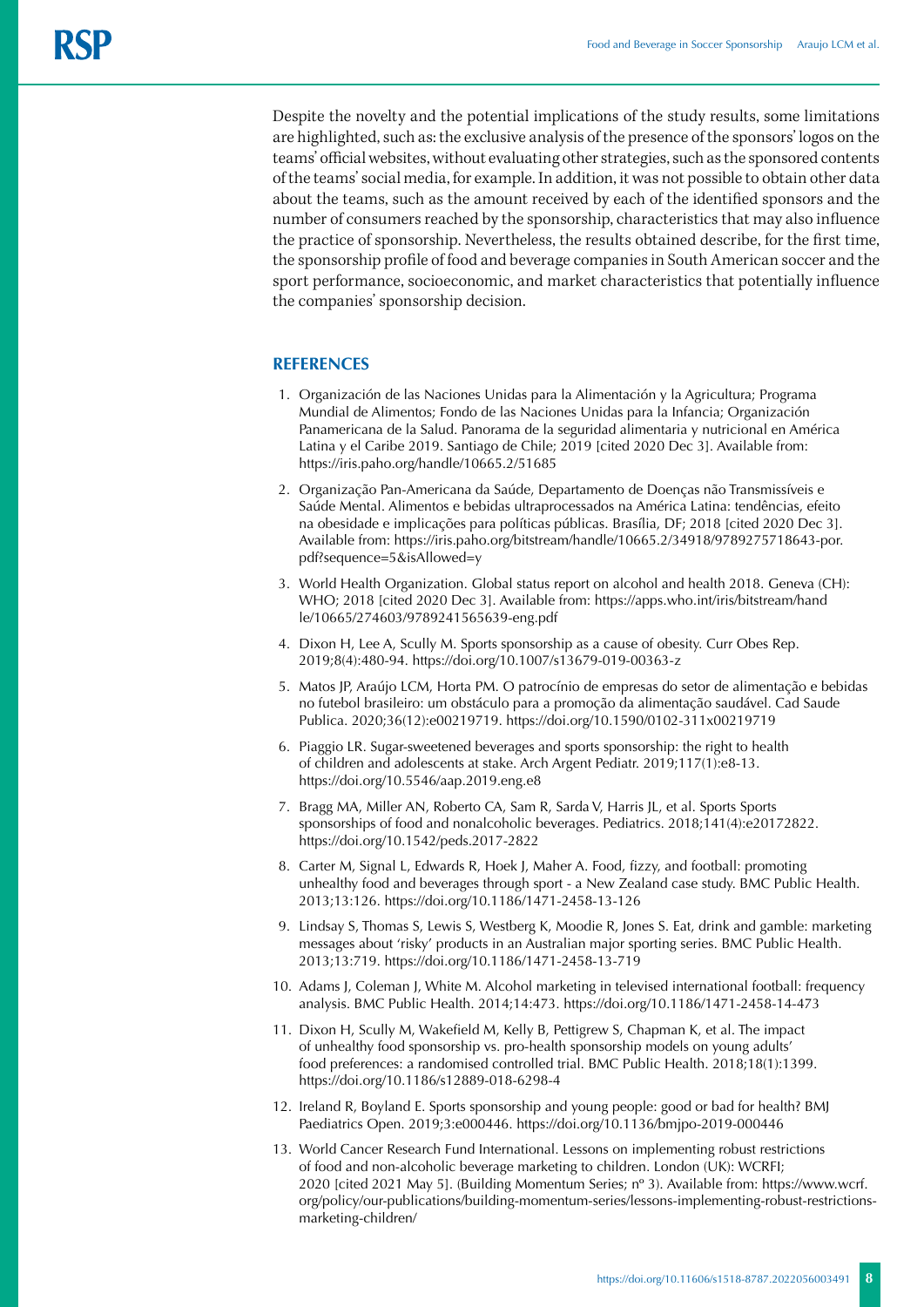- 14. United Nations Children's Fund. A child rights-based approach to food marketing: a guide for policy makers. New York: UNICEF; 2018 [cited 2021 May 5]. Available from: [https://sites.unicef.](https://sites.unicef.org/csr/files/A_Child_Rights-Based_Approach_to_Food_Marketing_Report.pdf) [org/csr/files/A\\_Child\\_Rights-Based\\_Approach\\_to\\_Food\\_Marketing\\_Report.pdf](https://sites.unicef.org/csr/files/A_Child_Rights-Based_Approach_to_Food_Marketing_Report.pdf)
- 15. World Health Organization, Regional Office for Europe. Evaluating implementation of the WHO set of recommendations on the marketing of foods and non-alcoholic beverages to children. Copenhagen (DK): WHO Regional Office for Europe; 2018 [cited 2021 May 9]. Available from: [https://www.euro.who.int/\\_\\_data/assets/pdf\\_file/0003/384015/food-marketing](https://www.euro.who.int/__data/assets/pdf_file/0003/384015/food-marketing-kids-eng.pdf)[kids-eng.pdf](https://www.euro.who.int/__data/assets/pdf_file/0003/384015/food-marketing-kids-eng.pdf)
- 16. Confederação Sul-Americana de Futebol. CONMEBOL Copa América: história. Brasília, DF: CONMEBOL, c2021 [cited 2020 Dec 3]. Available from: https://copaamerica.com/ pt/historia
- 17. Monteiro CA, Cannon G, Levy R, Moubarac JC, Jaime P, Martins AP, et al. NOVA. The star shines bright. World Nutr. 2016;7(1-3):28-38.
- 18. Programa das Nações Unidas para o Desenvolvimento PNUD. Relatório do Desenvolvimento Humano 2019: Além do rendimento, além das médias, além do presente: as desigualdades no desenvolvimento humano no século XXI. Brasília, DF: PNUD Brasil; 2019 [cited 2020 Dec 3]. Available from: [https://www.br.undp.org/content/brazil/pt/home/](https://www.br.undp.org/content/brazil/pt/home/library/relatorio-do-desenvolvimento-humano-2019.html) [library/relatorio-do-desenvolvimento-humano-2019.html](https://www.br.undp.org/content/brazil/pt/home/library/relatorio-do-desenvolvimento-humano-2019.html)
- 19. Coca Cola Brasil. Linha do tempo: a história da Coca-Cola na Copa do Mundo da FIFA™. Rio de Janeiro; 2018 [cited 2020 Jul 28]. Available from: [https://www.cocacolabrasil.com.br/](https://www.cocacolabrasil.com.br/historias/linha-do-tempo-a-historia-da-coca-cola-na-copa-do-mundo-fifa) [historias/linha-do-tempo-a-historia-da-coca-cola-na-copa-do-mundo-fifa](https://www.cocacolabrasil.com.br/historias/linha-do-tempo-a-historia-da-coca-cola-na-copa-do-mundo-fifa)
- 20. FIFA Associations. FIFA/Coca-Cola World ranking: men's ranking. Zurich (CH); FIFA; 2019 [cited 2020 Jan 13]. Available from: [https://www.fifa.com/fifa-world-ranking/ranking-table/](https://www.fifa.com/fifa-world-ranking/ranking-table/men/rank/id12770/) [men/rank/id12770/](https://www.fifa.com/fifa-world-ranking/ranking-table/men/rank/id12770/)
- 21. Delobelle P. Big Tobacco, alcohol, and food and NCDS in LMICS: an inconvenient truth and call to action comment on "addressing NCDS: challenges from industry market promotion and interferences". Int J Health Policy Manag. 2019;8(12):727-31. <https://doi.org/10.15171/ijhpm.2019.74>
- 22. World Cancer Research Fund International. Restrict food advertising and other forms of commercial promotion. London (UK): WCRFI; 2020 [cited 2021 Jan 13]. Available from: [https://policydatabase.wcrf.org/level\\_one?page=nourishing-level-one#step2=3](https://policydatabase.wcrf.org/level_one?page=nourishing-level-one#step2=3)
- 23. Argentina. Ley 24.788 de Mar 1997. Ley Nacional de Lucha Contra el Alcoholismo. Prohíbese en todo el territorio nacional, el expendio a menores de dieciocho años, de todo tipo de bebidas alcohólicas. Créase el Programa Nacional de Prevención y Lucha contra el Consumo Excesivo de Alcohol. Buenos Ayres (AR); 1997 [cited 2020 Jul 28]. Available from: <https://www.argentina.gob.ar/normativa/nacional/ley-24788-42480/texto>
- 24. Ministerio del Interior (CH). Ley Nº 19.925, de 19 Dic 2003. Regula el expendio de bebidas alcohólicas, su etiquetado y normas sobre publicidad; las medidas de prevención y rehabilitación del alcoholismo, y las sanciones y los procedimientos aplicables a quienes infrinjan las disposiciones pertinentes. Santiago de Chile; 2004 [cited 2020 Jul 28]. Available from: https://www.bcn.cl/leychile/navegar?idNorma=220208
- 25. Brasil. Lei Nº. 9.294, de 15 de julho de 1996. Dispõe sobre as restrições ao uso e à propaganda de produtos fumígeros, bebidas alcoólicas, medicamentos, terapias e defensivos agrícolas, nos termos do § 4° do art. 220 da Constituição Federal. Brasília, DF; 1996 [cited 2020 Jul 28]. Available from: [https://www2.camara.leg.br/legin/fed/](https://www2.camara.leg.br/legin/fed/lei/1996/lei-9294-15-julho-1996-349045-publicacaooriginal-1-pl.html) [lei/1996/lei-9294-15-julho-1996-349045-publicacaooriginal-1-pl.html](https://www2.camara.leg.br/legin/fed/lei/1996/lei-9294-15-julho-1996-349045-publicacaooriginal-1-pl.html)
- 26. Brasil. Lei Nº 12.780, de 9 de janeiro de 2013. Dispõe sobre medidas tributárias referentes à realização, no Brasil, dos Jogos Olímpicos de 2016 e dos Jogos Paraolímpicos de 2016. Brasília, DF; 2013 [cited 2020 May 5]. Available from: http://www.planalto.gov.br/ccivil\_03/\_ato2011- 2014/2013/lei/L12780.htm
- 27. Brasil. Decreto Nº 8.463, de 5 de junho de 2015. Regulamenta as medidas tributárias referentes à realização, no Brasil, dos Jogos Olímpicos de 2016 e dos Jogos Paraolímpicos de 2016 [...]. Brasília, DF; 2015 [cited 2021 May 5]. Available from: [https://www.planalto.gov.br/ccivil\\_03/\\_](https://www.planalto.gov.br/ccivil_03/_ato2015-2018/2015/decreto/d8463.htm) [ato2015-2018/2015/decreto/d8463.htm.](https://www.planalto.gov.br/ccivil_03/_ato2015-2018/2015/decreto/d8463.htm)
- 28. Mialon M, Gomes FS. Public health and the ultra-processed food and drink products industry: corporate political activity of major transnationals in Latin America and the Caribbean. Public Health Nutr. 2019;22(10):1898-908. https://doi.org/10.1017/s1368980019000417